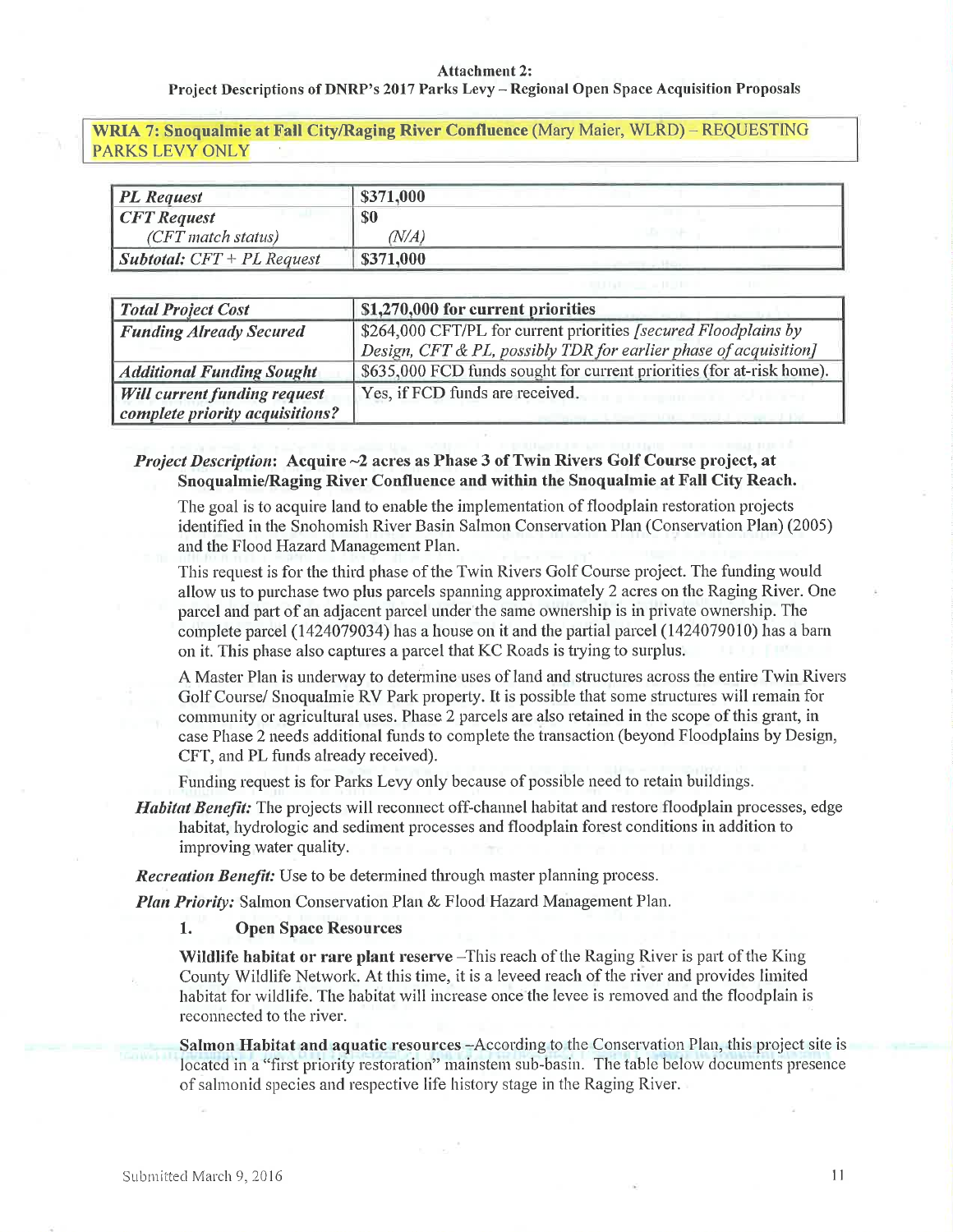#### Attachment 2:

Project Descriptions of DNRP's 2017 Parks Levy - Regional Open Space Acquisition Proposals

| <b>Species</b> | <b>Life History Stage Present</b>                          | <b>Unique Population</b> |
|----------------|------------------------------------------------------------|--------------------------|
| Chinook        | Adult spawning, sub-yearling rearing $\&$                  | Snoqualmie River Fall    |
|                | yearling rearing                                           | Chinook                  |
| Steelhead      | Adult spawning, sub-yearling rearing & yearling            | Snoqualmie Winter        |
|                | rearing                                                    | Steelhead                |
| Coho           | Juvenile                                                   |                          |
| Pink           | <b>Adult spawning</b>                                      |                          |
| Chum           | <b>Adult spawning</b>                                      |                          |
| Cutthroat      | Adult spawning, sub-yearling rearing & yearling<br>rearing |                          |

Scenic Resources – The parcels can be seen from the surrounding hillsides and are a scenic resource to Fall City. The properties are along the river and provide views up and down the Snoqualmie Valley and views of the surrounding mountains.

Urban passive-use natural area/greenbelt  $-$  The parcels purchased in fee will provide open space and river access for the surrounding community. Although Fall City is not an incorporated area, the property provides open space and passive recreation in close proximity to the urban center of Fall City.

Park/open space or natural corridor addition - The properties are in close proximity to other King County Parks and Natural Areas including Fall City Park and Fall City Natural Area in addition to other land managed by KC Rivers.

Passive recreation opportunity/unmet need - Properties purchased in fee or partial fee will provide opportunities for passive recreation such as fishing, hiking, river recreation and bird watching.

## 2. ADDITIONAL FACTORS

**Educational/interpretive opportunity**  $-$  the proximity of these properties to downtown Fall City will provide educational and interpretive opportunities for the surrounding community to learn about the restoration projects that will be implemented and the importance of floodplain processes for the recovery of salmonids.

Ownership complexity/willing seller(s)/ownership interest proposed – This is the third phase of this project. We worked with this landowner (Garnble) to close on the first phase (Snoquahnie RV Park) in December 2015. The landowners of the second phase are currently considering a Purchase and Sale offer for the Twin Rivers Golf Course. Mr. Gamble is very rnotivated to sell his property to the county. The other parcel is a KC Roads parcel that we need for a portion of the levee removal/setback project.

Partnerships - We are working with our Agriculture and Rivers' partners to come up with a solution that captures the "fish/farm/flood" needs. This project is seen as a potential rnodel for how to restore salmon productivity both within the APD and outside of the APD. The parcel with the house and bam are being explored for the potential to house a community center or other community resource.

Is the property identified in an adopted park, open space, comprehensive, or community plan.- These two project areas are high priorities in the Snohomish River Basin Salmon Conservation Plan (2005) and the King County Flood Hazard Management Plan (2006).

Parcels included in scope: Target: 152407-9034 (1.85 ac), 152407-9183 (0.92 ac), 142407-9010 (ptn). Plrase 2 parcels also in scope: 142407-9008 (27 ac - ptn), 142407-9010 (38 ac - ptn), 142407- 9052 (41 ac), 142407-9014 (17.75 ac), 232407-9045 (11.11 ac), 152407-9031 (7 ac), 152407-9086 (0.52 ac),152407-9108 (12 ac).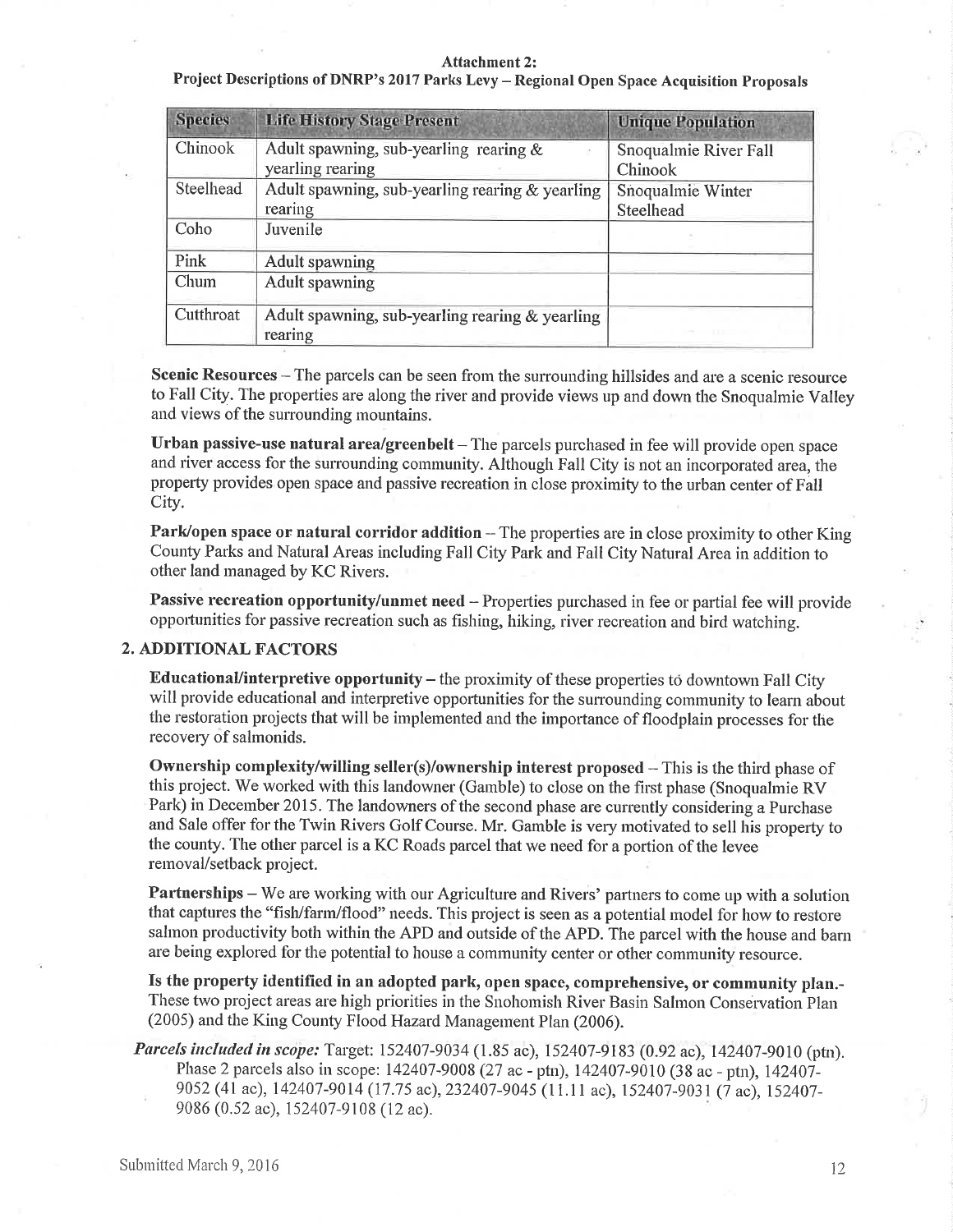

The information included on this map has been compled by King County station a variety of courses and is subject to change without notics. Ring County makes no oppressions or warranties, express or implied, as to accuracy,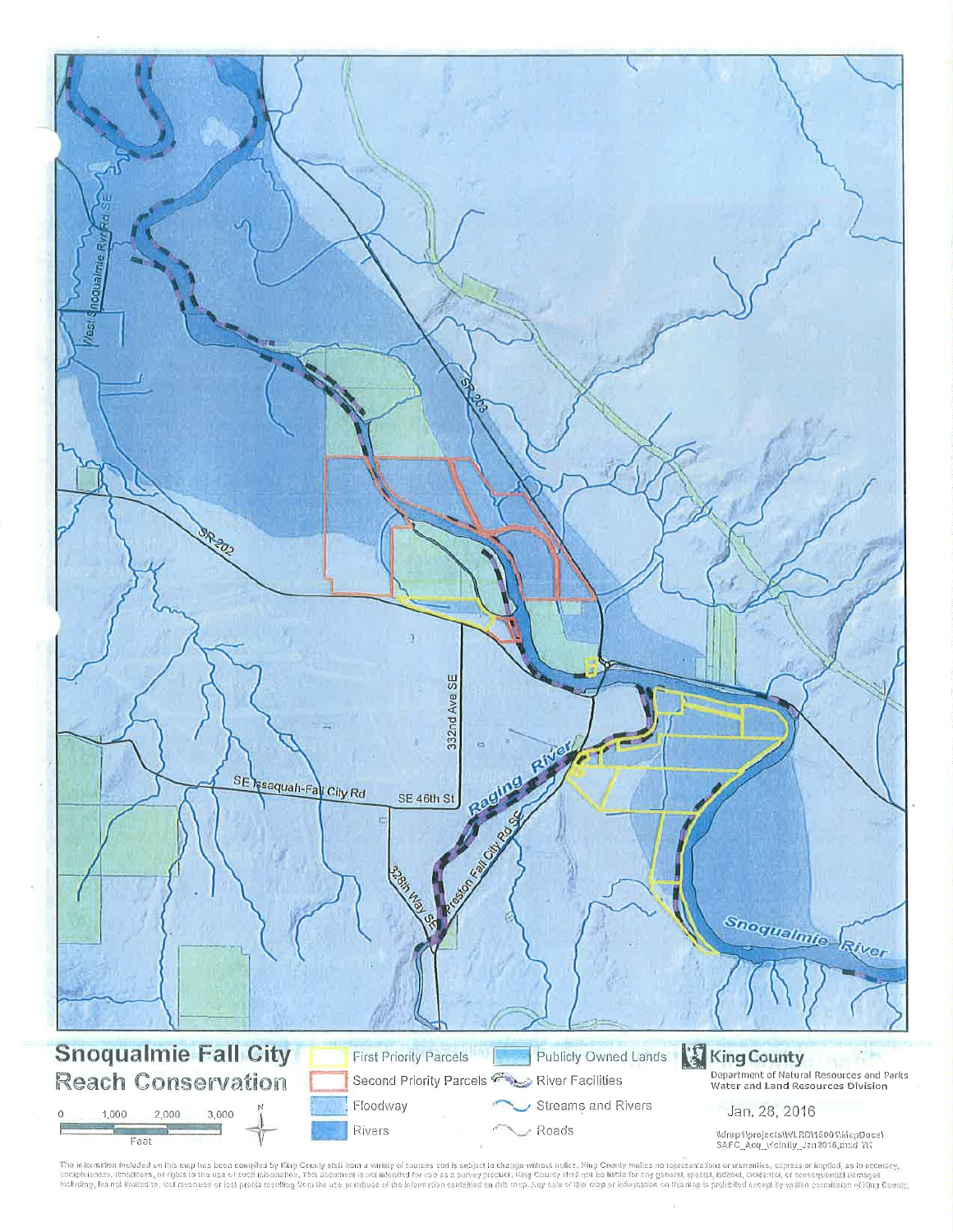

The information included on this map has been compiled by King County slaff from a variety of sources and is subject to change wilhout notice. King County makes no representations or warranties, express or implied, as to a